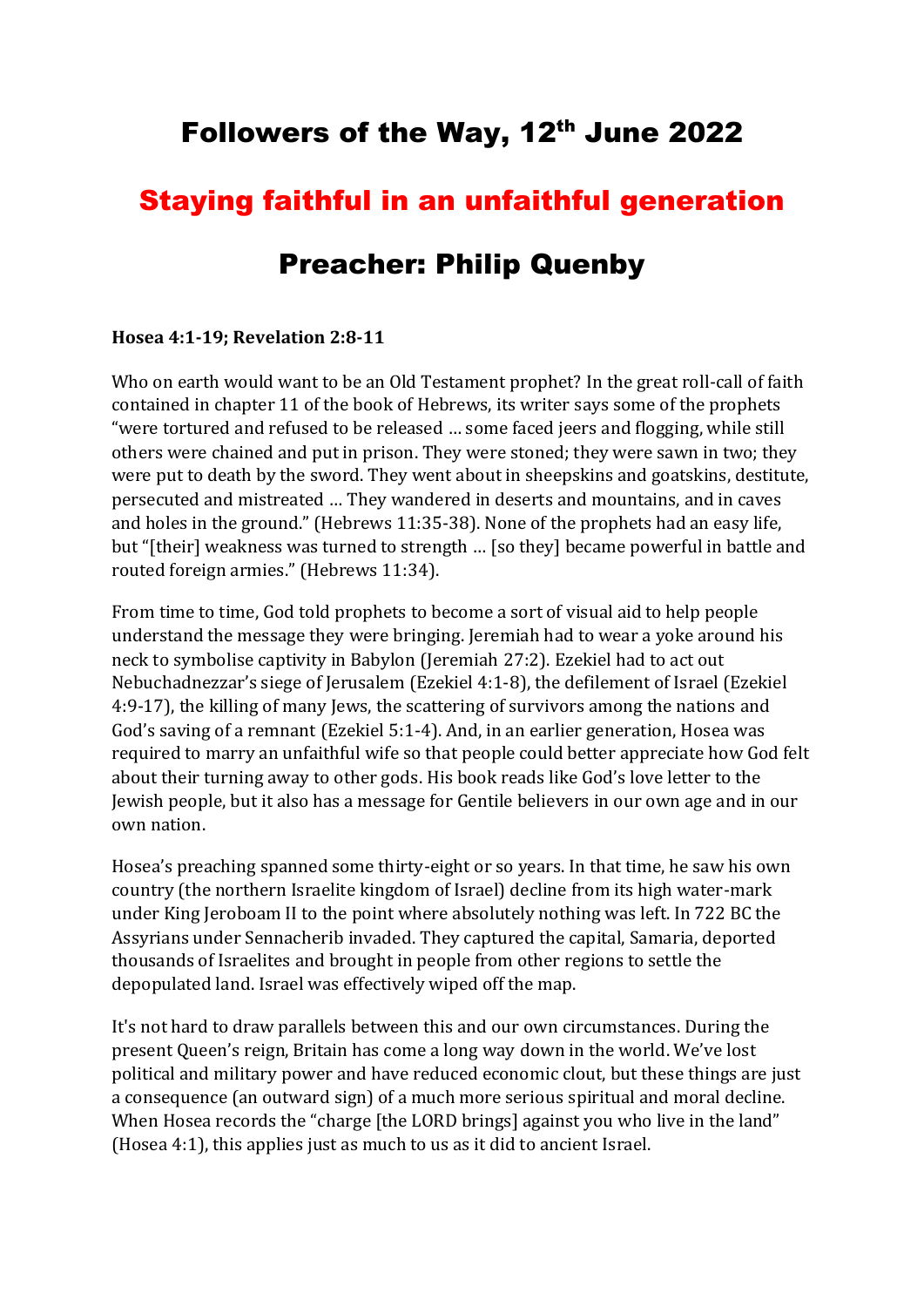### 1. Hosea starts by describing **the root cause of the malaise and what flows from it**:

*First*, he diagnoses failure to keep in right relationship to God: "There is no faithfulness, no love, no acknowledgement of God in the land." (Hosea 4:1).

*Second*, from this lack of respect for God flows abusive and transgressive behaviour towards our fellow men: "There is only cursing, lying and murder, stealing and adultery; [we] break all bounds, and bloodshed follows bloodshed." (Hosea 4:2).

*Third*, this impacts the natural environment and the creatures that depend on it: "Because of this the land mourns, and all who live in it waste away; the beasts of the field and the birds of the air and the fish of the sea are dying." (Hosea 4:3).

Lack of regard for God and each other, environmental degradation and a failure to steward Creation properly; there's evidence of this all around us. **Guilty as charged.** 

2. The prophet next addresses **guilt, responsibility and consequences**:

*First*, it's clear no-one's in a position to point fingers at anyone else: "But let no man bring a charge, let no man accuse another, for your people are like those who bring charges against a priest" (Hosea 4:4). Therefore, God says, "I will not punish your daughters when they turn to prostitution, nor your daughters-inlaw when they commit adultery, because the men themselves consort with harlots and sacrifice with shrine prostitutes" (Hosea 4:14).

*Second*, everyone's in the same boat – even those who ought to be giving direction and guidance – with no proper leadership and no real attempt to get to the root of the problem: "You stumble day and night, and the prophets stumble with you." (Hosea 4:5). In fact, it's worse than that, because the priests "feed on the sins of [God's] people and relish their wickedness." (Hosea 4:8).

**Third**, the result of this is confusion, and that confusion impacts people in every area of their lives: "my people are destroyed from lack of knowledge" (Hosea 4:6) and "a people without understanding come to ruin." (Hosea 4:14).

Again, **the cap fits**. Our people are being destroyed before our eyes: poorly led, badly taught, eaten up by sin and the surrounding culture of death.

3. Which lead us on to **God's judgment**. The immutable law of heaven is, "As you have done, it will be done to you; your deeds will return upon your own head." (Obadiah 1:15) and "with the measure [we] use, it will be measured to [us]." (Matthew 7:2, Mark 4:24, Luke 6:38). There's always fairness and proportionality in how God acts, so we see perfect symmetry in what follows:

Israel "rejected … He [will reject]" (Hosea 4:6)

Israel "ignored … [He] will ignore" (Hosea 4:6)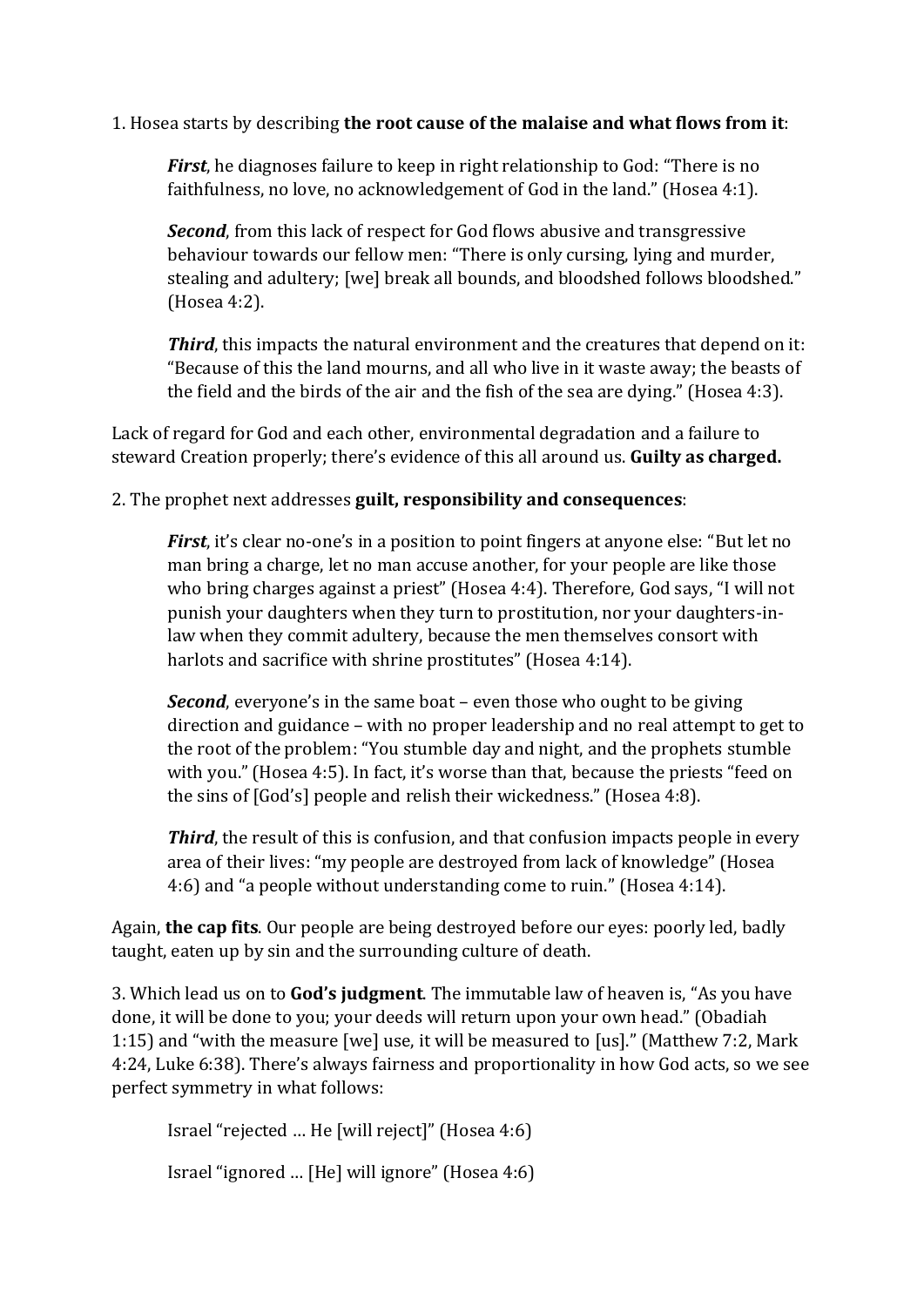Increase in the numbers of corrupt priests, increase in the amount of sin (Hosea 4:7)

"Like people, like priests. [God] will punish both of them for their ways and repay them for their deeds." (Hosea 4:9).

"They will eat but not have enough" (Hosea 4:10)

"They will engage in prostitution but not increase" (Hosea 4:10)

God's sentence against Israel is pronounced: "A whirlwind will sweep them away, and their sacrifices will bring them shame." (Hosea 4:19). It happened exactly as God said. The desire of His heart was to "pasture them like lambs in a meadow" (Hosea 4:16), but they made this impossible by their own stubbornness. They were "stubborn, like a stubborn heifer" (Hosea 4:16) and there was nothing God could do but give them up to the consequences of their own attitudes, behaviour and choices: "they exchanged their Glory for something disgraceful" (Hosea 4:7), just as Paul later talked about people who "exchanged the truth for a lie" (Romans 1:28) so that God "gave them over to a depraved mind, to do what ought not to be done." (Romans 1:28).

That's a quick canter through the landscape Hosea describes, and it's a depressing prospect. If we left it at that, we'd risk sinking into despair and despondency. As a nation, we're on the same path as ancient Israel, and if we don't mend our ways soon, a similar fate awaits us. But incredible as it may seem, a final, irreversible judgment against us hasn't yet been pronounced. Though we're far gone, all is not yet lost. We're in the same position as Judah, the kingdom to the south of Israel, and God's cry to us is the same as it was to them: "let not Judah become guilty. Do not go to Gilgal [a place of false worship]; do not go up to Beth Aven [meaning, house of wickedness, which is what Israel had made of Bethel, meaning house of God]." (Hosea 4:15). A corrupt priesthood had made God's house a place of wickedness, and the first element of judgment God pronounced was to "reject you as my priests" (Hosea 4:6). This happened "because you have rejected knowledge" (Hosea 4:7). Since "the fear of the LORD is the beginning of knowledge" (Proverbs 1:7), rejecting knowledge is choosing not to fear God. And for this, Judgment came first on Israel in its priestly role, since "*judgment* begins at the household of God" (1 Peter 4:17). This should make anyone who considers themselves a follower of the Lord Jesus Christ tremble. Our own nation is in the state it is first and foremost because of *our* compromise and *our* failings. The question now is: what are we going to do about it?

Hosea lived in a time of political uncertainty, economic upheaval and national calamity. His own rackety family life mirrored what was going on in the nation, and the pain this caused him must have been acute. Through it all, time and again he proclaimed God's warnings to people who consistently rejected them. He was a man who showed us what staying faithful in an unfaithful generation looks like.

When he saw God "high and exalted" (Isaiah 6:1) in His throne room, Hosea's younger contemporary Isaiah could only lament, "Woe to me! … I am ruined! For I am a man of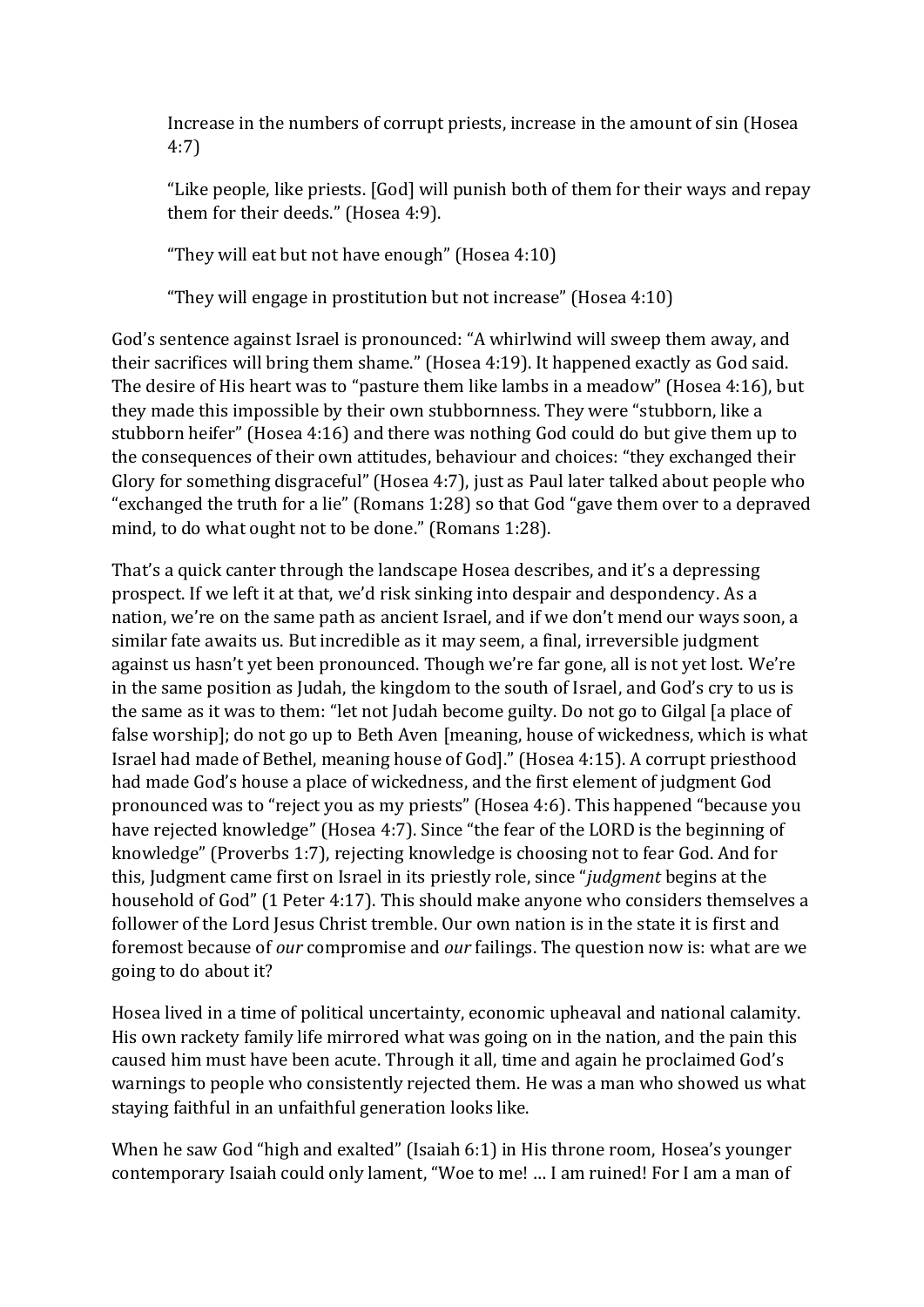unclean lips and I live among a people of unclean lips, and my eyes have seen the King, the LORD Almighty." (Isaiah 6:5). But when Isaiah "heard the voice of the LORD saying, 'Whom shall I send? And who will go for us?' … [he] said straightaway, 'Here I am. Send me!'" (Isaiah 6:8).

God has a job for us to do in our nation at this time, just as He had a job for Hosea and Isaiah. The letter He caused the apostle John to write to the church in Smyrna tells us a great deal in terms of how to go about performing the tasks God has charged us with:

The starting point is to **know who it is we serve**. He "is the First and the Last, who died and came to life again" (Revelation 2:8) – Jesus the Messiah, the Way, the Truth and the Life, King of the Jews, the Word of God, the great Shepherd of the Sheep and much more besides.

We need to **see things from His perspective**: he knows "[our] afflictions and [our] poverty – yet [in his eyes we] are rich!" (Revelation 2:9). Paul waxes lyrical about God's "glorious riches" (Ephesians 3:16, Philippians 4:19 and Colossians 1:27) – in **Romans** "the riches of [God's] kindness, tolerance and patience" (Romans 2:4), "the riches of [God's] glory" (Romans 9:23), "the riches of the wisdom and knowledge of God" (Romans 11:33), in **Ephesians** "the riches of God's grace" (Ephesians 1:7), "the riches of his glorious inheritance in the saints" (Ephesians 1:18), "the incomparable riches of his grace" (Ephesians 2:7), "the unsearchable riches of Christ" (Ephesians 3:8) and in **Colossians** "the full riches of complete understanding" (Colossians 2:2). Meditating on these riches will give us context to understand what God's called us to do, and how we should go about doing it.

And, in turn, this perspective will allow us to **accept and act according to His assessment** of what's going on around us: "the slander of those who say they are Jews and are not, but are a synagogue of Satan." (Revelation 2:9). Hosea was told, "Ephraim [that is, the northern kingdom of Israel] is joined to idols; leave him alone!" (Hosea 4:17). There's a time for us to leave the rotten structures of this fallen world behind, to "Come out of [Babylon] so that [we] will not share in her sins, so that [we] will not share in any of her plagues" (Revelation 18:14). But we come out of Babylon in order to take God's Word back to a lost and hurting world, and to manifest the Kingdom of God through our lives and testimony.

We're entering unpredictable and uncharted waters as a nation, as storms rage at home and abroad. Challenging times will become even more challenging, but **Jesus says, "Do not be afraid** of what you are about to suffer." (Revelation 2:10). Our Lord told us, "Do not worry about your life, what you will eat or drink; or about your body, what you will wear." (Matthew 6:25, Luke 12:22). His advice was, "make up your mind not to worry beforehand" (Luke 21:14).

The enemy wants to blow our ship of state off course. He can only achieve this if he neutralises the praying people of God, for **we have power and authority to calm the storm** just as Jesus did on Lake Galilee (see Matthew 8:23-27, Mark 4:35-41, Luke 8:22- 25). That's why "the devil will put some of you in prison to test you, and you will suffer